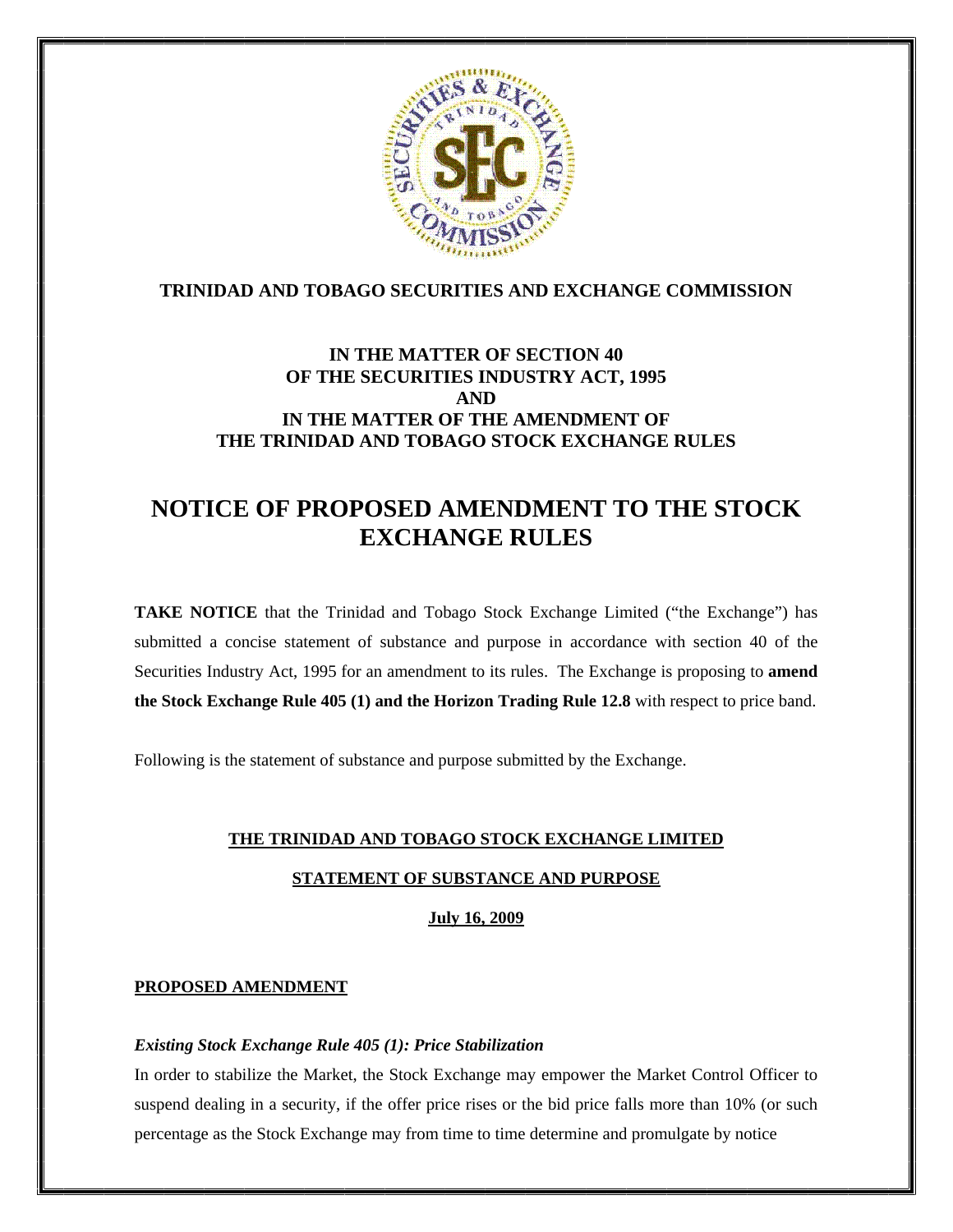except for rights trading) above or below respectively the closing price of the previous business day.

#### *Proposed Stock Exchange – Rule 405 (1): Price Stabilization*

In order to stabilize the Market, the Stock Exchange may empower the Market Control Officer to suspend dealing in a security, except for trading in rights, if the offer price or the bid price rises or falls more than 15% from the closing price of the previous business day.

### *Existing Horizon Rule 12.8: Freeze Alerts and Order Rejects*

*Order Reject Price Band –* the order price must be within 10% (above or below) yesterdays close price.

#### *Proposed Horizon Rule 12.8: Freeze Alerts and Order Rejects*

*Order Reject Price Band* – the order price must be within 15% (above or below) yesterday's close price.

#### **STATEMENT OF SUBSTANCE AND PURPOSE**

The existing price band of 10% has proven to be a constraint to trading and has resulted in cases where some securities remain inactive even though the bids or offers are at the 10% limit, as well cases of a one sided market with no opposing bids or offers for some securities. As at June  $30<sup>th</sup>$ 2009, there were three (3) securities with bids or offers at the 10% limit and twenty one (21) securities with a one sided market.

This proposal seeks to amend the price band for daily price movements from 10% to 15%. Increasing the price band to 15% would allow investors to place orders within a wider price band making them more attractive to the market which should result in an increase in market activity and more flexible and efficient price discovery.

The proposed amendment is also being submitted in order to align the rule with the provisions of the Securities Industries Act, 1995 that require the prior approval of the Trinidad and Tobago Securities and Exchange Commission (TTSEC) before any changes are made to the Trinidad and Tobago Stock Exchange Rules.